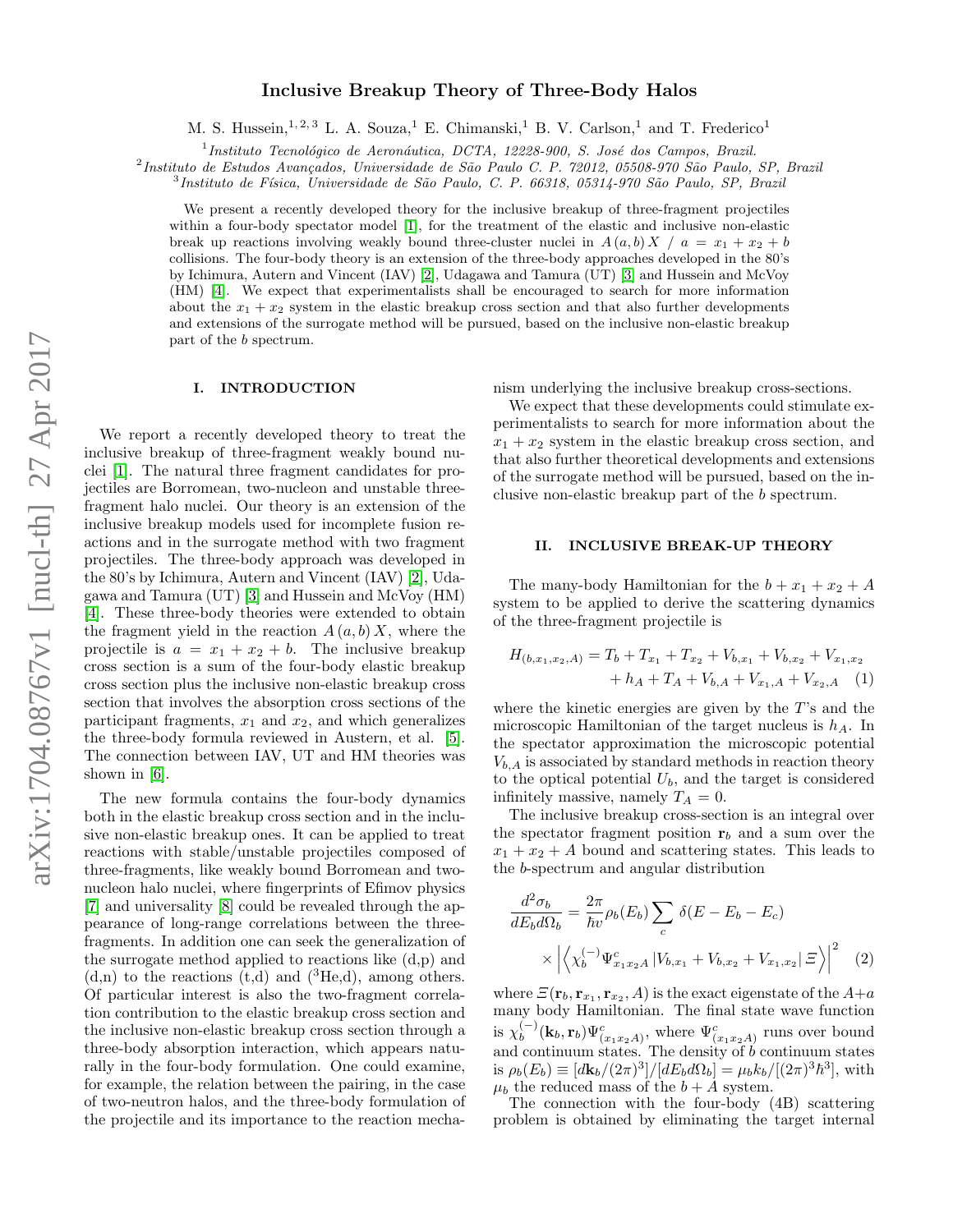degrees of freedom, and by using the product approximation,  $\mathcal{Z} = \Psi_0^{4B(+)} \Phi_A$ , where  $\Psi_0^{4B(+)}$  is the exact 4B scattering wave function in the incident channel, and  $\Phi_A$ is the ground state wave function of the target nucleus. Together with the 4B approximation, the energy conservation  $\delta$  in Eq. [\(2\)](#page-0-0) is associated with the imaginary part of an optical model Green's function operator

$$
\mathrm{Im} G_X^{(+)} = -\pi \,\Omega_X^{(-)} \,\delta(E_x - H_0) \, (\Omega_X^{(-)})^\dagger - (G_X^{(+)})^\dagger \, W_X \, G_X^{(+)} \tag{3}
$$

where the Möller operator is  $\Omega_X^{(-)} = [1 + G_X^{(-)}(V_X)^{\dagger}].$ The imaginary part of the optical potential for particles  $x_1$  and  $x_2$  contains single fragment terms,  $W_{x_i}$ , and a three-body term. In addition, closure has to be used to perform the sum over c and general nuclear reaction theory to transform the microscopic interactions  $V_{x_1,A}$ and  $V_{x_2,A}$  into complex optical potentials  $U_{x_1}$  and  $U_{x_2}$ (see e.g.  $[5]$ ).

#### A. Inclusive breakup cross-section

Following the above steps, the inclusive breakup cross section is reduced to a sum of two distinct terms, the elastic breakup and the non-elastic breakup cross sections

<span id="page-1-1"></span>
$$
\frac{d^2\sigma_b}{dE_b d\Omega_b} = \frac{d^2\sigma_b^{EB}}{dE_b d\Omega_b} + \frac{d^2\sigma_b^{INEB}}{dE_b d\Omega_b}
$$

with the 4B elastic breakup cross section contribution being

$$
\frac{d^2 \sigma_b^{EB}}{dE_b d\Omega_b} = \frac{2\pi}{\hbar v_a} \rho_b(E_b) \int \frac{dk_{x_1}}{(2\pi)^3} \frac{dk_{x_2}}{(2\pi)^3} \times |\langle \chi_{x_1, x_2}^{3B(-)} \chi_b^{(-)} | V_{bx_1} + V_{bx_2} | \Psi_0^{4B(+)} \rangle|^2 \times \delta(E - E_b - E_{(\mathbf{k}_{x_1}, \mathbf{k}_{x_2})})
$$
(4)

where  $\chi_{x_1,x_2}^{3B(-)}$  is the full scattering wave function of the two unobserved fragments in the final channel.

The inclusive cross-section for the inelastic breakup contains the optical potentials  $U_{x_1}$ ,  $U_{x_2}$  and the fragment-fragment interaction  $V_{x_1,x_2}$  to all orders:

<span id="page-1-2"></span>
$$
\frac{d^2\sigma_b^{INEB}}{dE_b d\Omega_b} = \frac{2}{\hbar v_a} \rho_b(E_b) \langle \hat{\rho}_{x_1, x_2} | W_{x_1} + W_{x_2} + W_{3B} | \hat{\rho}_{x_1, x_2} \rangle
$$
\n(5)

where the source function

$$
\hat{\rho}_X(\mathbf{r}_{x_1}, \mathbf{r}_{x_2}) = (\chi_b^{(-)} | \Psi_0^{AB(+)} \rangle =
$$
  
= 
$$
\int d\mathbf{r}_b \left[ \chi_b^{(-)}(\mathbf{r}_b) \right]^\dagger \Psi_0^{AB(+)}(\mathbf{r}_b, \mathbf{r}_{x_1}, \mathbf{r}_{x_2})
$$
 (6)

carries the full 4B dynamics in the optical model description. The imaginary parts of the optical potentials  $U_{x_1}$ and  $U_{x_2}$  are  $W_{x_1}$  and  $W_{x_2}$ , respectively. Notice the presence of the imaginary part of a three-body optical potential  $(W_{3B})$ , associated with inelastic excitations that are irreducible to single fragment inelastic processes. This

will be discussed in more detail in a later sections. We point out that the 4B inclusive non-elastic breakup cross section differs significantly from the 3B Austern formula [\[5\]](#page-6-4).

The inelastic breakup cross-section is a sum of three terms,

$$
\frac{d^2 \sigma_b^{INEB}}{dE_b d\Omega_b} = \rho_b(E_b) \frac{k_a}{E_a} \left[ \frac{E_{x_1}}{k_{x_1}} \sigma_R^{x_1} + \frac{E_{x_2}}{k_{x_2}} \sigma_R^{x_2} + \frac{E_{CM}(x_1, x_2)}{(k_{x_1} + k_{x_2})} \sigma_R^{3B} \right]
$$
\n(7)

where the approximation of a weakly bound projectile is used to write the kinetic energy:  $E_{x_i,Lab}$  =  $E_{a,Lab}(M_{x_i}/M_a)$  with  $M_a$  and  $M_{x_i}$  being the mass numbers of the projectile and fragment, respectively. The single fragment inclusive cross-sections are

$$
\sigma_R^{x_1} = \frac{k_{x_1}}{E_{x_1}} \langle \hat{\rho}_{x_1, x_2} | W_{x_1} | \hat{\rho}_{x_1, x_2} \rangle, \quad \sigma_R^{x_2} = \frac{k_{x_2}}{E_{x_2}} \langle \hat{\rho}_{x_1, x_2} | W_{x_2} | \hat{\rho}_{x_1, x_2} \rangle,
$$
\n(8)

and the double fragment inclusive cross-section is

<span id="page-1-0"></span>
$$
\sigma_R^{3B} = \frac{(k_{x_1} + k_{x_2})}{E_{CM}(x_1, x_2)} \langle \hat{\rho}_{x_1, x_2} | W_{3B} | \hat{\rho}_{x_1, x_2} \rangle \tag{9}
$$

which represents the two-fragment irreducible inelastic processes.

We elaborate here on the physical interpretation of the different contributions to the inclusive inelastic crosssection. The absorption of the fragment  $x_i$  by the target is given by  $\sigma_R^{x_i}$   $(i = 1, 2)$ , in the case in which th other fragment  $x_j$  just scatters off the target through the optical potential  $U_{x_jA}$ . It is noteworthy to stress that  $\sigma_R^{\bar{x}_i}$  is different from the one in the 3B theory of the  $b - x - A$ system. The cross-sections  $\sigma_R^{x_1}$ ,  $\sigma_R^{x_2}$  are related to the three-body IAV cross section through a convolution of the latter with the distorted wave densities  $|\chi_{x_2}^{(+)}(\mathbf{r}_{x_2})|^2$ , and  $|\chi_{x_1}^{(+)}(\mathbf{r}_{x_1})|^2$  of the spectator fragments  $x_1$  and  $x_2$ , respectively. If an eikonal-type approximation of the projectile distorted wave  $\chi_a^{(+)} \times \Phi_a(r_b, r_{x_1}, r_{x_2})$   $(a \equiv x_1 + x_2 + b)$  is used in the 4B theory, the difference with the 3B formulation is clearly exposed. Thus, it is expected that the  $\sigma_R^{x_1}$  in a (t,p) reaction will differ from the  $\sigma_R^x$  extracted in  $\alpha$  (d,p) reaction. Furthermore, at low energies  $\sigma_R^{x_1}$ ,  $\sigma_R^{x_2}$ , and  $\sigma_R^{3B}$  are associated with the formation of compound nuclei  $A + x_1$ ,  $A + x_2$  and  $A + (x_1 + x_2)$ .

# B. Examples

The first example to which we apply the 4B formulation of the inelastic breakup cross-sections is the case of the reaction  ${}^{9}$ Be (=  $\alpha + \alpha + n$ ) +  ${}^{208}$ Pb, where 4B-CDCC (four-body Continuum Discretized Coupled Channels) calculations were performed by Descouvemont and collaborators [\[9\]](#page-6-8) for the elastic scattering, elastic breakup, and total fusion cross-sections. However so far, CDCC cannot obtain the partial or incomplete fusion crosssections. Despite this fact, we can point out that compound nuclei formation with  $\alpha$  detected, namely  $\alpha$  +  $^{208}Pb = ^{210}Po$ , n +  $^{208}Pb = ^{209}Pb$ , and  $\alpha + n + ^{208}Pb$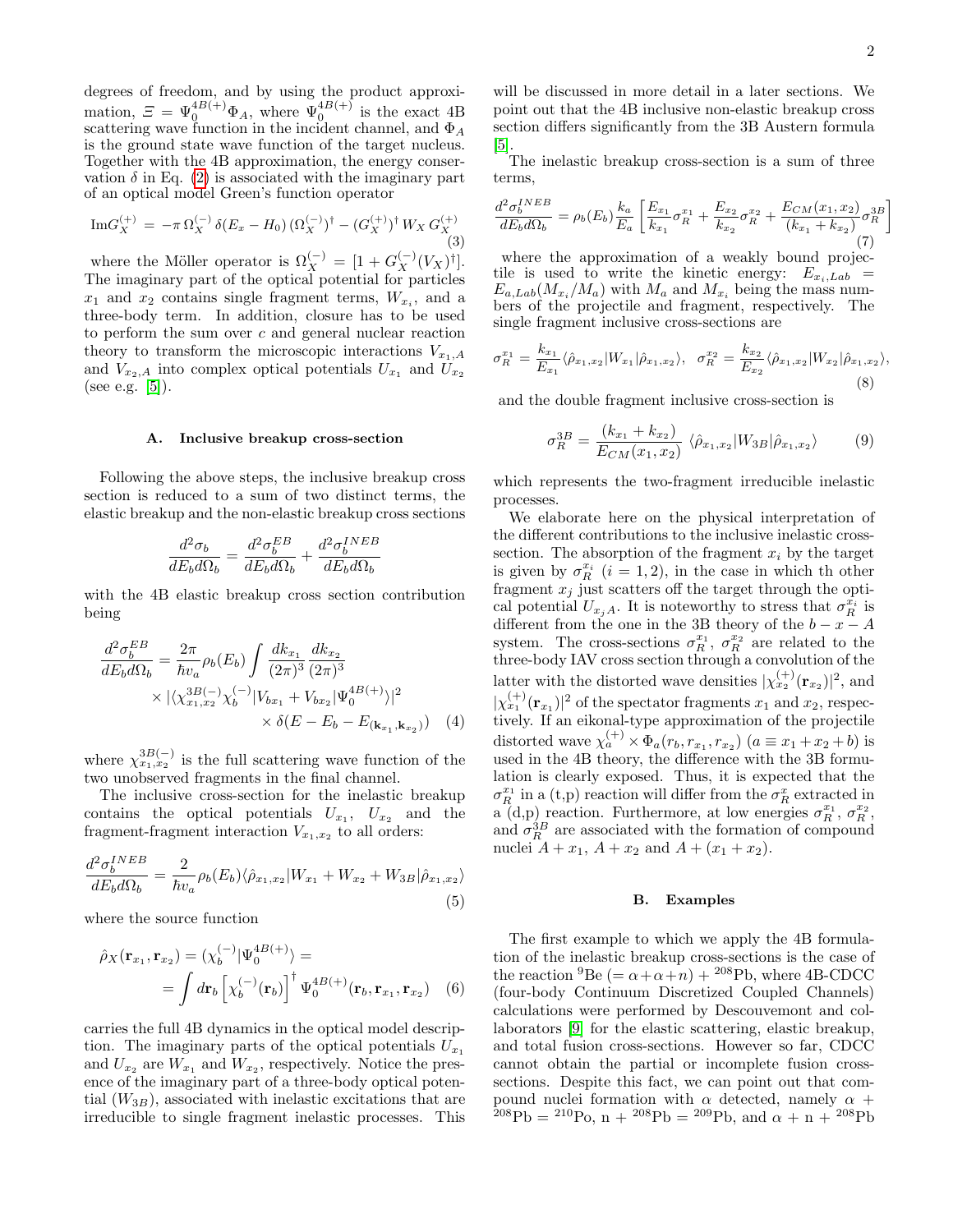$=$  <sup>211</sup>Po, would be very interesting to observe, in order to gather information about the spectrum of  $\alpha$  particles in the analysis of the inclusive cross sections. It would be interesting to investigate the properties of these compound nuclei experimentally, as they are formed in such a hybrid reaction.

A second example is a two-neutron Borromean nuclei. The inclusive  $\alpha$  spectrum for the <sup>6</sup>He projectile accounts for the formation of  $n + A$  and  $2n + A$  compound nuclei. However it would be experimentally difficult to distinguish these in CN decay.

The third example is a two-proton Borromean nuclei. Onemight consider the inclusive proton spectra in the breakup of  $^{20}Mg + ^{208}Pb$  with the formation of  $^{209}Bi$ , <sup>226</sup>U and <sup>227</sup>Np at different excitation energies. However, <sup>20</sup>Mg presents a very short lifetime and low intensity as a secondary beam.

# III. IB CROSS SECTIONS: HM SOURCE **FUNCTION**

The source function computed with the Hussein and McVoy (HM) model [\[4\]](#page-6-3) can be written as:

$$
\langle \mathbf{r}_{x_1}, \mathbf{r}_{x_2} | \hat{\rho}_{HM}^{4B} \rangle = \hat{S}_b(\mathbf{r}_{x_1}, \mathbf{r}_{x_2}) \chi_{x_1}^{(+)}(\mathbf{r}_{x_1}) \chi_{x_2}^{(+)}(\mathbf{r}_{x_2}) \quad (10)
$$

where the four-body scattering state is approximated by the product of the distorted waves of the three fragments and the projectile bound state wave function. The internal motion modifies the S-matrix of the b fragment as

$$
\hat{S}_b(\mathbf{r}_{x_1}, \mathbf{r}_{x_2}) \equiv \int d\mathbf{r}_b \Phi_a(\mathbf{r}_{x_1}, \mathbf{r}_{x_2}, \mathbf{r}_b) \langle \chi_b^{(-)} | \chi_b^{(+)} \rangle(\mathbf{r}_b), \tag{11}
$$

which should be compared to the 3B S-matrix element of b given by  $S_{\mathbf{k}'_b, \mathbf{k}_b} = \int d\mathbf{r}_b \langle \chi_b^{(-)} \rangle$  $_{b}^{(-)}|\chi_{b}^{(+)}$  $\langle b^{(+)} \rangle(\mathbf{r}_b)$ . In this approximation the inclusive cross-section in the 4B theory with  $a = x_1 + x_2 + b$  is

$$
\frac{E_{x_1}}{k_{x_1}} \sigma_R^{x_1} = \int d\mathbf{r}_{x_1} \int d\mathbf{r}_{x_2} |\hat{S}_b(\mathbf{r}_{x_1}, \mathbf{r}_{x_2})|^2 \times |\chi_{x_2}^{(+)}(\mathbf{r}_{x_2})|^2 W(\mathbf{r}_{x_1}) |\chi_{x_1}^{(+)}(\mathbf{r}_{x_1})|^2 , \quad (12)
$$

which should be contrasted with the cross-section in the 3B theory  $(a = x + b)$ 

<span id="page-2-1"></span>
$$
\frac{E_x}{k_x}\sigma_R^x = \int d\mathbf{r}_x |\hat{S}_b(\mathbf{r}_x)|^2 W(\mathbf{r}_x) |\chi_x^{(+)}(\mathbf{r}_x)|^2 ,\qquad(13)
$$

where  $\hat{S}_b(\mathbf{r}_x) \equiv \int d\mathbf{r}_b \langle \chi_b^{(-)} \rangle$  $_{b}^{(-)}|\chi_{b}^{(+)}$  $\langle b^{(+)} \rangle (\mathbf{r}_b) \Phi_a(\mathbf{r}_b, \mathbf{r}_x)$ . Comparing the cross-sections in Eqs. [\(12\)](#page-2-0) and [\(13\)](#page-2-1), one singles out the distorted wave  $|\chi_{x_2}^{(+)}(\mathbf{r}_{x_2})|^2$  , which damps the 4B cross-section with respect to the 3B one.

# IV. HM AND 3B GLAUBER THEORY

We begin with the Glauber phase [\[10\]](#page-6-9)

$$
[\psi_{\vec{p}_b'}^{(-)}\left(\vec{r'}_b\right)]^* \psi_{\vec{p}_b}^{(+)}\left(\vec{r}_b\right) = \exp\left[-i\frac{m}{\hbar p_b'} \int_{-\infty}^{z_b'} dz' V\left(\sqrt{b_b'^2 + z'^2}\right) -i\frac{m}{\hbar p_b} \int_{z_b}^{\infty} dz' V\left(\sqrt{b_b^2 + z'^2}\right) -i\vec{q} \cdot \vec{r}_b\right], \quad (14)
$$

where  $\hbar \vec{q} = \vec{p}_b' - \vec{p}_b$ , and  $\vec{p}_b$  ( $\vec{p}_b'$ ) is the incoming (outgoing) momentum of the spectator. We take the initial value of the momentum to be  $\vec{p}_b = p_b \hat{k}$  and the final value to be  $\vec{p}'_b = p'_b \sin \theta \,\hat{i} + p'_b \cos \theta \,\hat{k}$ . The coordinates  $(b'_b, z'_b)$  can be written in terms of the coordinates  $(b_b, z_b)$  as

$$
b'_b = b_b \cos \theta - z_b \sin \theta \tag{15}
$$

$$
z_b' = b_b \sin \theta + z_b \cos \theta. \tag{16}
$$

Figure [1](#page-2-2) illustrates the coordinates  $(b_b, z_b)$  and  $(b'_b, z'_b)$ .



<span id="page-2-2"></span>FIG. 1. Appropriate kinematics and definitions of reference frame to compute the Glauber formula for the spectator distorted waves.

In order to get insight into the structure of the source function, we approximate the potential by a square well

$$
V(r) = (V_0 - i W_0) \Theta(R - r) . \qquad (17)
$$

<span id="page-2-0"></span>The spectator distorted density then becomes

$$
[\psi_{\vec{p}'_b}^{(-)} (\vec{r'}_b)]^* \psi_{\vec{p}_b}^{(+)} (\vec{r}_b) = \exp \left[ -i \frac{m}{\hbar^2} (V_0 + i W_0) \times \left( \frac{1}{p'_b} \left( \sqrt{R^2 - b_b'^2} - z'_b \right) + \frac{1}{p_b} \left( z_b + \sqrt{R^2 - b_b^2} \right) \right) - i \vec{q} \cdot \vec{r}_b \right]
$$
\n(18)

for  $b_b < R$  and  $\exp[-i \vec{q} \cdot \vec{r}_b]$  for  $b_b \geq R$ .

The formula simplifies for the case of strong absorption, where the spectator distorted wave density becomes

$$
[\psi_{\vec{p}'_b}^{(-)}(\vec{r'}_b)]^* \psi_{\vec{p}_b}^{(+)}(\vec{r}_b) = \Theta(b_b - R) \Theta(b'_b - R) e^{-i \vec{q} \cdot \vec{r}_b}.
$$
\n(19)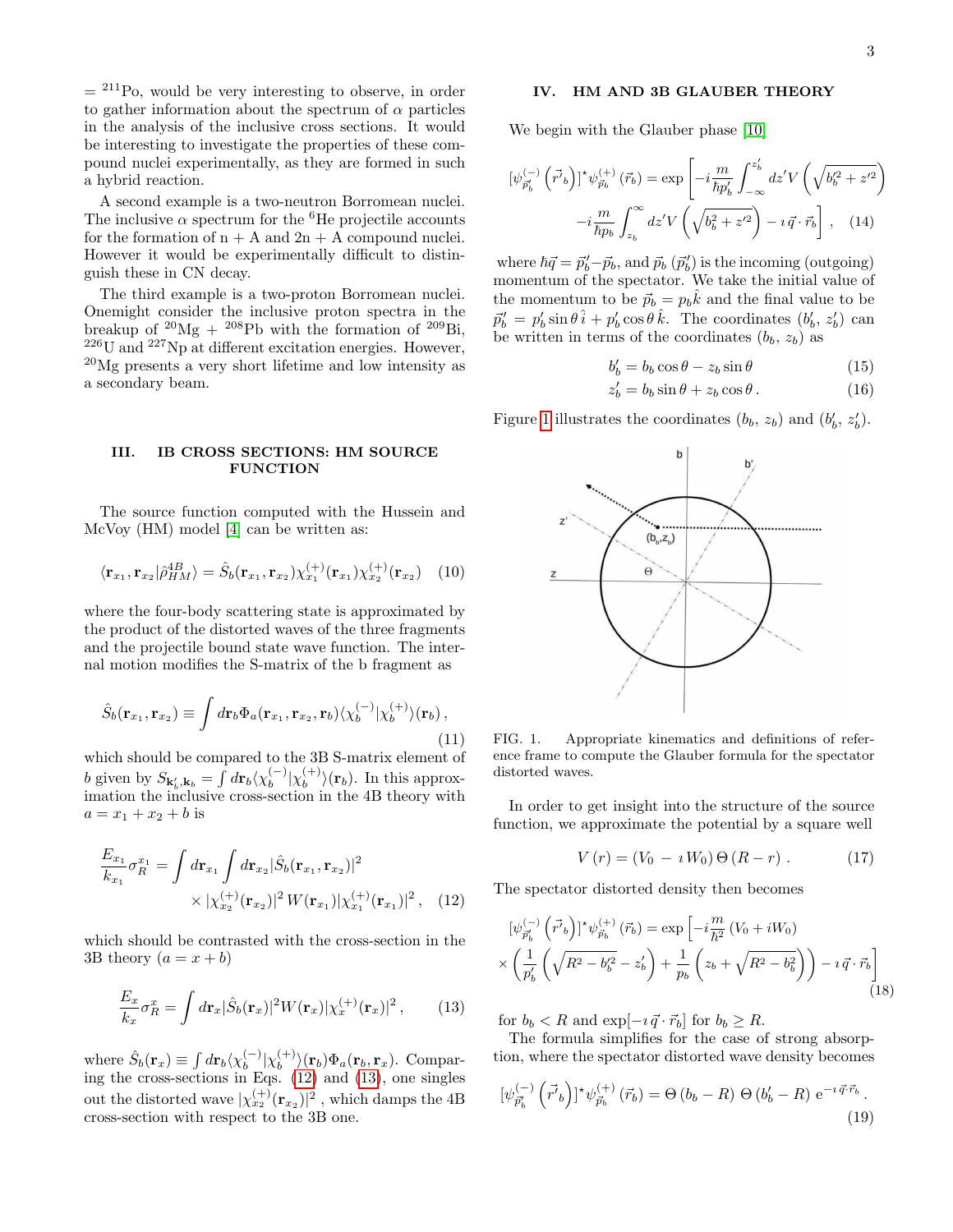Standard eikonal calculations ignore the difference  $(b_b, z_b) \neq (b'_b, z'_b)$ , inwhich case the distorted wave density can be simply written as

$$
[\psi_{\vec{p}_b'}^{(-)}(\vec{r}_b)]^* \psi_{\vec{p}_b}^{(+)}(\vec{r}_b) = \Theta(b_b - R) e^{-i \vec{q} \cdot \vec{r}_b}
$$
 (20)

The internal motion modified S-matrix of the b fragment within the approximations above is given by

<span id="page-3-0"></span>
$$
\hat{S}_b(\mathbf{r}_{x_1}, \mathbf{r}_{x_2}) = \int d\mathbf{r}_b \Phi_a(\mathbf{r}_{x_1}, \mathbf{r}_{x_2}, \mathbf{r}_b) \Theta(b_b - R) e^{-i \vec{q} \cdot \vec{r}_b}
$$
\n(21)

which produces a long range correlation between the fragments  $x_1$  and  $x_2$  for weakly bound projectiles, due to the long tail of the wave function penetrating in the classically forbidden region. This give us a taste of the possible röle of Efimov physics, for example when the projectile is a two-neutron halo s-wave state such as  ${}^{11}$ Li, in creating a long range correlation between the two neutrons. The actual set of coordinates to compute [\(21\)](#page-3-0) can be visualized in Fig. [2.](#page-3-1)



<span id="page-3-1"></span>FIG. 2. Definition of the coordinates of the fragments in configuration space. The target is represented by the largest circle, the unobserved fragments  $x_1$  and  $x_2$  are represented by the smallest circles, and the remaining circle represents the detected particle b.

Figure [2](#page-3-1) also supplies a glimpse of the effect of an extended weakly bound system on the correlation between the two fragments  $x_1$  and  $x_2$ . The formula [\(21\)](#page-3-0) restricts b to be outside the target absorptive region. However the tail of the projectile wave function can provide a long range correlation between the two fragments and the target.

It is instructive to calculate  $\hat{S}_b(\mathbf{r}_{x_1}, \mathbf{r}_{x_2})$  in the case of two-fragment projectiles, such as the deuteron in the  $(d, p)$  reaction. Here  $b = p$  and  $x = n$ , and we obtain, within the same strong absorption (black disk) eikonal approximation,

$$
\hat{S}_p(\mathbf{r}_n) = \int d\mathbf{r}_p \Phi_d(\mathbf{r}_n, \mathbf{r}_p) \Theta(b_p - R) e^{-i \vec{q} \cdot \vec{r}_p} \qquad (22)
$$

which corresponds to an incomplete Fourier transform involving  $r_p$  and q.

In the high energy regime, the cross section can be represented as an integral over impact parameter. Since Eq. [\(13\)](#page-2-1),

$$
\frac{E_x}{k_x}\sigma_R^x = \int d\mathbf{r}_x |\hat{S}_b(\mathbf{r}_x)|^2 \left[ W(\mathbf{r}_x) |\chi_x^{(+)}(\mathbf{r}_x)|^2 \right], \quad (23)
$$

contains the integrand of a b-integral of the reaction cross section of x,  $[W(\mathbf{r}_x)|\chi_x^{(+)}(\mathbf{r}_x)]^2]$ , which can be replaced by  $[1-|S_x(b_x)|^2]$ , and the factor  $|\hat{S}_b(\mathbf{r}_x)|^2$  is basically the survival probability of the observed fragment, b, one can write, after rearranging terms,

$$
\sigma_R^x = 2\pi \int db \langle \Phi_a ||S_b(b)|^2 [1 - |S_x(b)|^2] \Phi_a \rangle \qquad (24)
$$

One can say that the above equation is the high energy eikonal limit of IAV or the HM formulae. At high energy, the source function Eq.[\(34\)](#page-5-0) for two-fragment projectiles reduces to  $\hat{\rho}_x^{IAV} = \hat{\rho}_x^{HM} = (\chi_b^{(-)}$  $\int_b^{(-)} \lvert \chi_b^{(+)} \chi_x^{(+)} \Phi_a \rangle =$  $\langle \chi_{b}^{(-)}$  $_{b}^{(-)}|\chi_{b}^{(+)}$  $\langle b \rangle \langle \chi_x^{(+)} \Phi_a \rangle$ . When used in the expression for the cross section Eq. [\(13\)](#page-2-1) or in its original form,

$$
\frac{d^2 \sigma_b^{INEB}}{d E_b d \Omega_b} = \frac{2}{\hbar v_a} \rho_b(E_b) \langle \hat{\rho}_x^{HM} | W_x | \hat{\rho}_x^{HM} \rangle, \tag{25}
$$

it is a simple exercise to reduce the expression to the Glauber cross section above. The above form of the cross section has been extensively used by [\[11,](#page-6-10) [12\]](#page-6-11) to calculate one nucleon stripping and pickup reactions. These authors, take  $\hat{R}_1 = |\hat{S}_b(\mathbf{r}_x)|^2 \left[ W(\mathbf{r}_x) |\chi_x^{(+)}(\mathbf{r}_x)|^2 \right]$  as an operator and calculate the expectation value in the state from which the nucleon is removed or added,  $\langle \Phi_i | \hat{R}_1 | \Phi_i \rangle$ . This is then used to represent the cross section in a particularly transparent form. The partial cross section for removal of a nucleon, from a single-particle configuration  $j^{\pi}$  populating the residue final state  $\alpha$  with excitation energy  $E_{\alpha}^*$ , is calculated as

$$
\sigma_{\alpha} = \left(\frac{A}{A-1}\right)^N C^2 S(\alpha, j^{\pi}) \langle \Phi_{j^{\pi}} | \hat{R}_1 | \Phi_{j^{\pi}} \rangle \tag{26}
$$

where  $S^{\star}_{\alpha} = S_{n,p} + E^{\star}_{\alpha}$  is the effective separation energy for the final state  $\alpha$  and  $S_{n,p}$  is the ground-state to ground-state nucleon separation energy. Here the factor  $N$ , in the A-dependent center-of-mass correction factor that multi- plies the shell-model spectroscopic factors  $C^2S(\alpha, j^{\pi})$ , is the number of oscillator quanta associated with the major shell of the removed particle [\[11\]](#page-6-10). The cross section for the removal of a nucleon from the  $j^{\pi}$ single particle shell is then the sum over all bound final states,  $\alpha$  of the residual nucleus  $A - 1$ 

Here, the radioactive projectile is now denoted by A. In this manner, useful nuclear structure information contained in the spectroscopic factor of the fragment in the projectile A,  $C^2S(\alpha, j^{\pi})$ , can be extracted. Further, within the four-body theory, the practitioners of the eikonal theory extend their application to two nucleon removal or pickup. They use the following form of the reaction factor  $\langle \Phi_i | \hat{R}_2 | \Phi_i \rangle = \langle \Phi_i | |S_b|^2 | (1 - |S_{x_1}|^2)(1 -$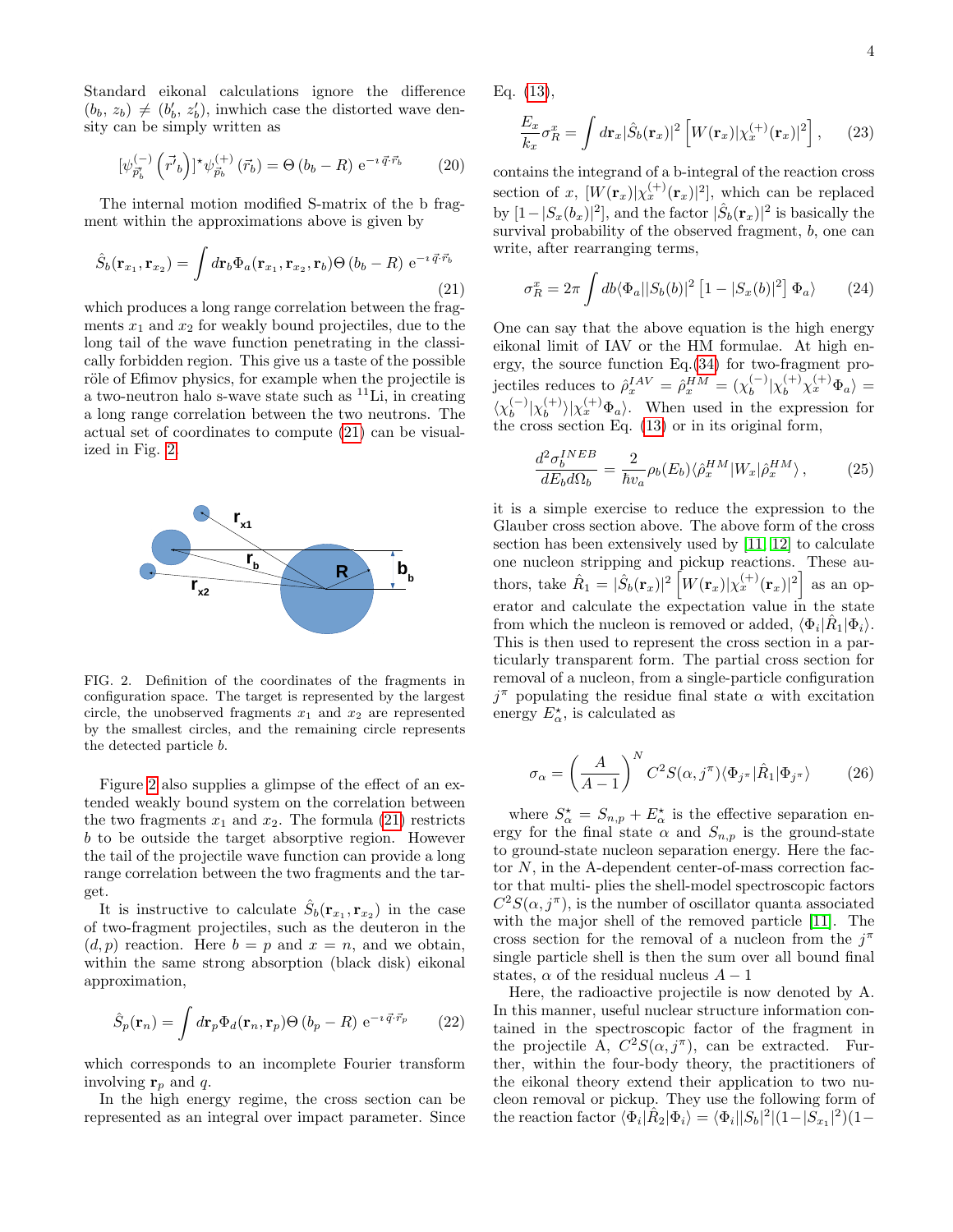$|S_{x_2}|^2$  $|\Phi_i\rangle$ . This formula should come out from  $\sigma_R^{3B}$  of Eq. [\(9\)](#page-1-0) of our theory in the high energy limit. However, there are several shortcomings in the above model, as there is no reference to the individual absorptions of  $x_1$ and  $x_2$ . Further, the model above misses the correlation between the two interacting fragments. Currently we are investigating this point.

## V. DOUBLE FRAGMENT INELASTIC PROCESSES

The inclusive cross-section expressed by  $\sigma_R^{3B}$  given by Eq.  $(9)$  is new and corresponds to genuine three-body absorption processes to inelastic channels. This part of the cross-section is associated with a three-body optical potential  $U_{3B}$  depending on the relative coordinates of the fragments  $x_1, x_2$  and the target, and cannot be reduced to connected terms of the 3B transition matrix with two-body potentials in different subsystems and the target in the ground state.



<span id="page-4-0"></span>FIG. 3. Three-body optical potential  $U_{3B}$ . Excitation of the target by particle  $x_1$  and de-excitation by  $x_2$ .

The structure of  $W_{3B} = \text{Im}[U_{3B}]$  results from conventional nuclear reaction theory. It includes, for example, processes like the virtual excitation of the target by one of the fragments and its virtual de-excitation by the other, as well as other 3B processes irreducible to the rescattering terms with the target in the ground state and with the final result being the full capture, or complete fusion, of both fragments. This is illustrated schematically in figure [3.](#page-4-0) If a resonant process exists, such as the excitation of giant pairing vibrations from the transfer of two neutrons from the projectile, it should furnish a large contribution to the optical three-body potential at the resonance energy.

#### A. Hint on the 3B optical potential  $U_{3B}$

The schematic figure [3](#page-4-0) furnishes a path to formally build the the three-body optical potential by using projection operators out of the target ground state,

<span id="page-4-1"></span>
$$
U_{3B} = PV_{x_1A}Q(QG_{xA}(E_x)Q)QV_{x_2A}P
$$
  
+ 
$$
PV_{x_2A}Q(QG_{xA}(E_x)Q)QV_{x_1A}P, (27)
$$

where  $E_x = E_{x_1} + E_{x_2}$  and the Q-projected 3B Green's function of the  $x_1 + x_2 + A$  system is

$$
QG_{xA}Q = [E_x - QH_0Q + QV_{xA}P G_0P V_{xA} Q + i\varepsilon]^{-1}
$$
\n(28)

with  $V_{xA} \equiv V_{x_1A} + V_{x_2A}$ . The imaginary part of the Qprojected Green's function of the  $x_1x_2A \equiv xA$  system includes the virtual propagation n all states except for the elastic channel,

$$
Im[QG_{xA}Q] = -\pi \Omega_Q^{(-)} Q \delta(E_x - H_0) Q (\Omega_Q^{(-)})^{\dagger}
$$
  
+ 
$$
(QG_{xA}Q)^{\dagger} Q V_{xA} P \delta(E_x - H_0) P V_{xA} Q G_{xA} Q
$$
 (29)

Then, again using standard techniques, the imaginary part of  $U_{3B}$  can be isolated in [\(27\)](#page-4-1) and can be written as

$$
W_{3B} = U_{3B}^{\dagger} - U_{3B} =
$$
  
=  $\pi [PV_{x_1A}Q\Omega_Q^{(-)}Q\delta(E_x - H_0)Q(\Omega_Q^{(-)})^{\dagger}QV_{x_2A}P$   
+  $PV_{x_1A}Q(QG_{xA}Q)^{\dagger}QV_{xA}P\delta(E_x - H_0)P$   
×  $PV_{xA}Q(QG_{xA}Q)QV_{xA}P$ ] +  $(x_1 \leftrightarrow x_2)$  (30)

where one can identify the virtual propagation of the  $x_1x_2A$  system through the inelastic channels in the Qspace.

## VI. BEYOND HM, UT, AND IAV FORMULAS

The key points for going beyond the IAV formula for the inclusive inelastic cross-section are to include in the source term the full four-body dynamics and the threebody optical potential, by computing  $|\Psi_0^{4B(+)}\rangle$  without approximating the four-body problem. For the time being we will be content to generalize the three-body IAV formula to the four-body case and present the CFH formula given in [\[1\]](#page-6-0).

The generalization given by CFH of the IAV formula to determine the inclusive cross-section observed by the detection of the spectator particle b, contains HM and UT like terms. The steps to derive a 4B version of the IAV formula follow [\[6\]](#page-6-5) and we write

$$
|\Psi_0^{4B(+)}\rangle = G_{b,x_1,x_2,A}^{(+)} V_x | \Psi_0^{4B(+)}\rangle \approx G_{b,x_1,x_2,A}^{(+)} V_x | \chi_a^{(+)} , \Phi_a \rangle
$$
\n(31)

where  $V_x = V_{b x_1} + V_{b x_2}$  is the interaction between the detected fragment and the other two,  $|\Phi_a\rangle$  the projectile internal wave function and  $\chi_a^{(+)}$  the distorted wave of the center of mass. The four body Green's function is

$$
G_{b,x_1,x_2,A}^{(+)} = [E - T_b - T_{x_1} - T_{x_2} - V_{x_1,x_2} - U_b - U_{x_1} - U_{x_2} + i\varepsilon]^{-1}
$$
\n(32)

.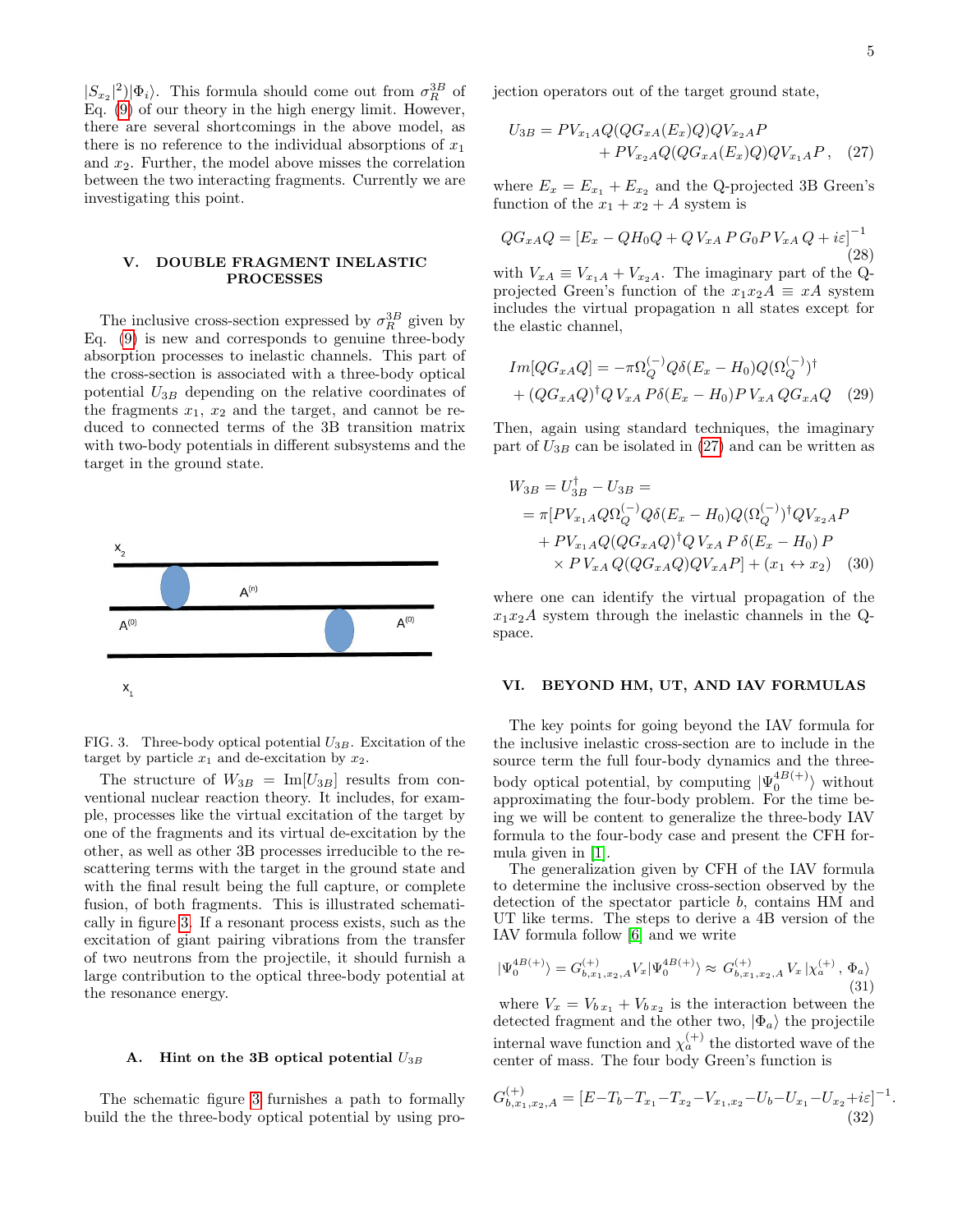where we have not explicitly included  $U_{3B}$ , which should also contribute to the Green's function.

The generalization of the IAV three-body source function for the four-body case is:

<span id="page-5-1"></span>
$$
\hat{\rho}_{x_1, x_2}^{CFH} = (\chi_b^{(-)} | \Psi_0^{AB(+)} \rangle = \langle \chi_b^{(-)} | G_{b, x_1, x_2, A}^{(+)} V_x | \chi_a^{(+)} \Phi_a \rangle
$$
\n(33)

By manipulating the above formula in analogy to the development provided in Ref. [\[6\]](#page-6-5), one gets the 4B extension of the 3B Ichimura-Austern-Vincent as

<span id="page-5-0"></span>
$$
\hat{\rho}_{x_1, x_2}^{CFH} = \hat{\rho}_{x_1, x_2}^{UT} + \hat{\rho}_{x_1, x_2}^{HM} \tag{34}
$$

where the 4B Hussein-McVoy (HM) term is

$$
\hat{\rho}_{x_1, x_2}^{HM} = \langle \chi_b^{(-)} | \chi_a^{(+)} \Phi_a \rangle \tag{35}
$$

and the 4B Udagawa-Tamura (UT) term is

$$
\hat{\rho}_{x_1, x_2}^{UT} \equiv G_{x_1, x_2, A}^{(+)} \langle \chi_b^{(-)} | [U_b + U_{x_1} + U_{x_2} - U_a] | \chi_a^{(+)} \Phi_a \rangle. \tag{36}
$$

The Green's function

$$
G_{x_1,x_2,A}^{(+)} = [E - E_b - T_{x_1} - T_{x_2} - V_{x_1,x_2} - U_{x_1} - U_{x_2} + i\varepsilon]^{-1}
$$
\n(37)

should also contain in principle the three-body optical potential. Further studies of this particular point will be developed.

# VII. INCLUSIVE BREAKUP AND EFIMOV PHYSICS

The inclusive cross-section formulae for the elastic breakup [\(4\)](#page-1-1) and for the inelastic process [\(5\)](#page-1-2) applied to a three-body halo nuclei, e.g., a weakly bound neutronneutron-core nuclei close to the drip-line, contains a longrange correlation between the two neutrons and the core b, through the extended wave function of the halo and the scattering wave  $\chi_{x_1}^{(+)}(\mathbf{r}_{x_1})\chi_{x_2}^{(+)}(\mathbf{r}_{x_2})\chi_{x_b}^{(+)}(\mathbf{r}_{x_b})$ , which appears both in [\(4\)](#page-1-1) and in the source function in [\(5\)](#page-1-2), when such an approximation is made.

However, we expect that interesting physics remains beyond such an approximation if the 4B scattering wave function,  $\Psi_0^{4B(+)}(\mathbf{r}_b, \mathbf{r}_{x_1}, \mathbf{r}_{x_2})$  is taken in full. It should contain dynamics of the continuum of the neutronneutron-core system beyond the bound halo state. The reaction mechanism now includes Efimov physics [\[7\]](#page-6-6) and with that the long range correlation between the halo fragments, which could be influenced by the presence of Efimov bound, virtual or resonant states [\[8\]](#page-6-7) (see also [\[13\]](#page-6-12) for a discussion of observing Efimov states in halo reactions). Indeed, the existence of Borromean Efimov states was observed about a decade ago [\[14\]](#page-6-13) in the resonant three-body recombination of cold cesium atoms in magneto-optical traps.

# VIII. DIGRESSION ON TWO-FRAGMENT PROJECTILE INCLUSIVE BREAKUP CROSS **SECTION**

It is important to remind the reader of the advances made in the application of the inclusive breakup theory of two-fragment projectiles, as was originally developed in [\[2](#page-6-1)[–5\]](#page-6-4). Quite recently this theory was applied to the  $(d,p)$  reaction [\[19–](#page-6-14)[21,](#page-6-15) [23\]](#page-6-16) as a mean to test the validity of the Surrogate Method [\[24–](#page-7-0)[26\]](#page-7-1), employed to extract neutron capture and fission cross sections of actinide target nuclei, such as <sup>238</sup>U, <sup>232</sup>Th, of importance for the development of next generation fast breeder reactors. These neutron capture reactions on other targets are also important for the study of element formation following supernova explosion through the astrophysical s-process. The general conclusion of [\[19](#page-6-14)[–21,](#page-6-15) [23\]](#page-6-16) was that the Surrogate Method, the extraction of the cross section for the formation and decay of the compound nucleus of the  $(n + A)$  subsystem, as well as the total capture cross section (the cross section for the formation of the compound nucleus), is justified as long as the direct part of the cross section is calculated and subtracted from the inclusive breakup total reaction cross section  $\sigma_R^{(n+A)}$ Another topic of importance is the Trojan Horse Method [\[27–](#page-7-2)[30\]](#page-7-3) used to extract from the inclusive breakup data a direct reaction of interest to nuclear astrophysics following nova explosion, which otherwise would be difficult to measure in the laboratory. The THM uses the advantage that as the surrogate charged fragment  $x$  is brought by the primary projectile to the region of the target, the Coulomb barrier is already surmounted, and accordingly no hinderance due to barrier penetration and tunneling is present in the  $x$ induced reaction. Accoringly, the x-induced reaction proceeds above the Coulomb barrier. Being so, the electron screening problem is also avoided.

The two methods, SM, and THM, are two pieces of the same quantity, namely  $\sigma_R^{(x+A)}$  in the breakup reaction,  $a + A \rightarrow b + (x + A)$ . Thus the THM can be easily justified within the theory alluded to above as being a process contributing to the direct part of  $\sigma_R^{(x+A)}$ . As a final remark, if the surrogate fragment  $x$  is a neutron then the SM and the THM are the same!

It would certainly be important to extend these studies to the case of the three-fragment projectiles discussed in this contribution. In particular, it would be particularly interesting to extend the THM to cases involving threefragment projectiles, where three types of reactions can be extracted,  $x_1 + A \rightarrow y_1 + B_1$ ,  $x_2 + A \rightarrow y_2 + B_2$ , and  $x_1 + x_2 + A \rightarrow y_3 + B_3$ . Work along these lines is in progress.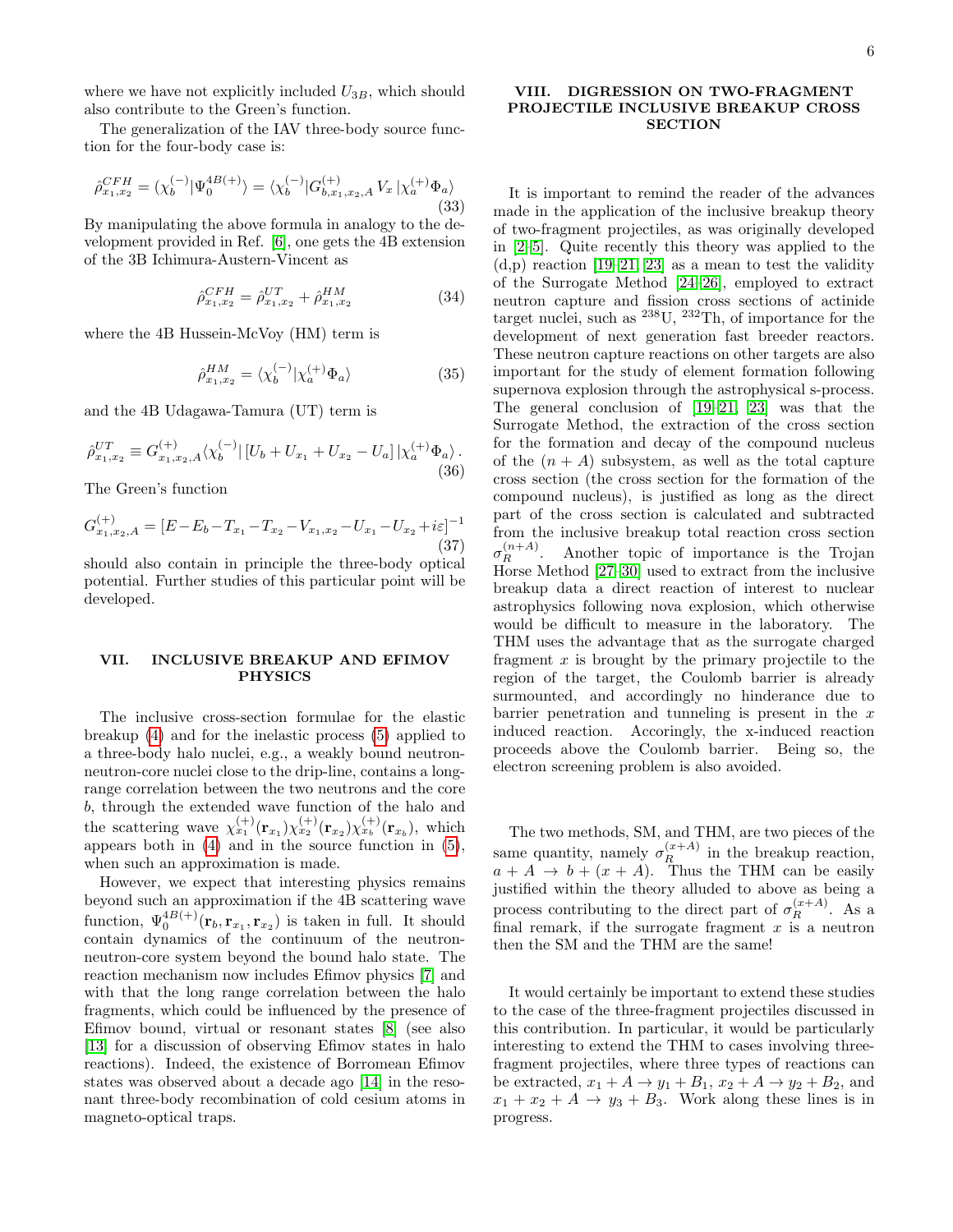# IX. CONCLUSIONS AND PERSPECTIVES

We have reported in this contribution that the general structure of the CFH cross section in the DWBA limit is similar in structure to the 3B one , with the full post form (or four-body IAV), which can be written as the sum of the prior four-body UT cross section plus the four-body HM one plus an interference term when the 4B source term detailed in Eq. [\(33\)](#page-5-1) is used to compute the inelastic part of the inclusive cross-section. The major difference between the 4B and 3B cases resides in the structure of the reaction cross sections for the absorption of one of the interacting fragments, which we find to be damped by the absorption effect of the other fragment. It is expected that in a (t,p) reaction, an absorption cross section of the  $n+A$  subsystem would be smaller than the corresponding one in a (d,p) reaction. Another important new feature is the 3B absorption from a three-body optical potential, the formal structure of which we have sketched.

The perspectives of our study are in the use of the Faddeev-Yakubovski equations [\[15,](#page-6-17) [16\]](#page-6-18) to develop an expansion of the four-body wave function, to attempt to go beyond the CFH/IAV formulas. This effort could also be accomplished by building the four-body CDCC wave function to compute the source term. In addition, we can ask about the dynamics that are built in the three-body optical potential when giant pairing vibrations (GPV) are possible [\[17,](#page-6-19) [18\]](#page-6-20). These collective states involve the coherent excitation of particle-particle pairs, in complete analogy to the coherent excitation of particle-hole pairs that constitutes the microscopic foundation of multipole giant resonances. For example, the GPV opens interesting prospects for nuclear structure studies in reactions

- <span id="page-6-0"></span>[1] B. V. Carlson, T. Frederico, M. S. Hussein, Phys. Lett. B 767, 53 (2017).
- <span id="page-6-1"></span>[2] M. Ichimura, N. Austern, and C. M. Vincent, Phys. Rev. C 32, 431 (1985).
- <span id="page-6-2"></span>[3] T. Udagawa and T. Tamura, Phys. Rev. C 24, 1348 (1981).
- <span id="page-6-3"></span>[4] M. S. Hussein and K. W. McVoy, Nucl. Phys. A 445, 124 (1985)
- <span id="page-6-4"></span>[5] N. Austern, Y. Iseri, M. Kamimura, M. Kawai, G. Rawitscher, and M. Yahiro, Phys. Rep. 154, 125 (1987).
- <span id="page-6-5"></span>[6] M. S. Hussein, T. Frederico, and R. C. Mastroleo, Nucl. Phys. A 511, 269 (1990).
- <span id="page-6-6"></span>[7] V. Efimov, Phys. Lett. B 33, 563 (1970) 563; Few-Body Syst. 51, 79 (2011).
- <span id="page-6-7"></span>[8] T. Frederico, M.T. Yamashita, A. Delfino, L. Tomio, Prog. Part. Nucl. Phys. 67, 939 (2012).
- <span id="page-6-8"></span>[9] P. Descouvemont, T. Druet, L. F. Canto, and M. S. Hussein Phys. Rev. C **91**, 024606 (2015).
- <span id="page-6-9"></span>[10] L. F. Canto and M. S. Hussein, Scattering Theory of Molecules, Atoms and Nuclei, World Scientific , 2013
- <span id="page-6-10"></span>[11] P. G. Hansen and J. A. Tostevin, Annu. Rev. Nucl. Part. Sci. 53, 219 (2003).
- <span id="page-6-11"></span>[12] H. Esbensen and G. F. Bertsch Phys. Rev. C 64, 014608

of the type  $(t, p)$ , 2n Borromean cases such as  $(^{6}He,$ <sup>4</sup>He),  $(^{11}Li, {}^{9}Li)$ ,  $(^{14}Be, {}^{12}Be)$ ,  $(^{22}C, {}^{20}C)$ , and the 2p halo cases,  $(^{17}Ne,~^{15}O)$ , and  $(^{20}Mg,~^{18}Ne)$ . The theory we have developed is an appropriate framework to study these types of collective nuclear excitations, associated with pairing correlations in the target.

From the point of view of a two-neutron s-wave dominated halo target our theory naturally leads to an inquiry about the röle of Efimov physics in inclusive breakup cross-section, both in the elastic and inelastic contributions, which should have its place beyond the CFH formula.

Further, the theory can be extended to allow for inclusive reactions where two or more fragments are detected. We expect that the developments discussed in our recent work should stimulate experimental and theoretical works to seek more information about the  $x_1 + x_2$  system in the elastic and inelastic breakup cross sections, and in particular to theorists to extend the Surrogate Method and the Trojan Horse Method, both based on the inclusive non-elastic breakup part of the b spectrum in a two-fragment projectile induced reaction, to three-fragment projectiles.

Acknowledgements. This work was partly supported by the Brazilian agencies, Fundação de Amparo à Pesquisa do Estado de São Paulo (FAPESP), the Conselho Nacional de Desenvolvimento Científico e Tecnológico (CNPq). MSH also acknowledges a Senior Visiting Professorship granted by the Coordenação de Aperfeiçoamento de Pessoal de Nível Superior (CAPES), through the CAPES/ITA-PVS program.

( 2001)

- <span id="page-6-12"></span>[13] A. O. Macchiavelli, Few-Body Syst. 56, 773 (2015)
- <span id="page-6-13"></span>[14] T. Kraemer, et al., Nature 440, 315 (2006).
- <span id="page-6-17"></span>[15] L.D.Faddeev, Zh. Eksp. Teor. Fiz. 39, 1459 (1960) [Sov. Phys. JETP 12, 1014 (1961)].
- <span id="page-6-18"></span>[16] O. A. Yakubovsky, Yad. Fiz. 5, 1312 (1967) [Sov. J. Nucl. Phys. 5, 1312 (1967)].
- <span id="page-6-19"></span>[17] R. A. Broglia and D. R. Bes, Phys. Lett. B 69, 129 (1977).
- <span id="page-6-20"></span>[18] F. Cappuzzello, D. Carbone, M. Cavallaro, M. Bond, C. Agodi, F. Azaiez, A. Bonaccorso, A. Cunsolo, L. Fortunato, A. Foti, S. Franchoo, E. Khan, R. Linares, J. Lubian, J. A. Scarpaci and A. Vitturi, Nature Communications 6, 6743 (2015).
- <span id="page-6-14"></span>[19] Q. Ducasse et al., [arXiv:1512.06334](http://arxiv.org/abs/1512.06334) [nucl-ex]
- [20] G. Potel, F. M. Nunes, and I. J. Thompson, Phys. Rev. C 92, 034611 (2015).
- <span id="page-6-15"></span>[21] J. Lei and A. M. Moro, Phys. Rev. C **92**, 044616 (2015); J. Lei and A. M. Moro, C 92, 061602(R) (2015).
- [22] G. Potel et al. To be published in the European Physical Journal A (2017)
- <span id="page-6-16"></span>[23] B.V. Carlson, R. Capote, M. Sin, Few-Body Syst. 57, 307 (2016).